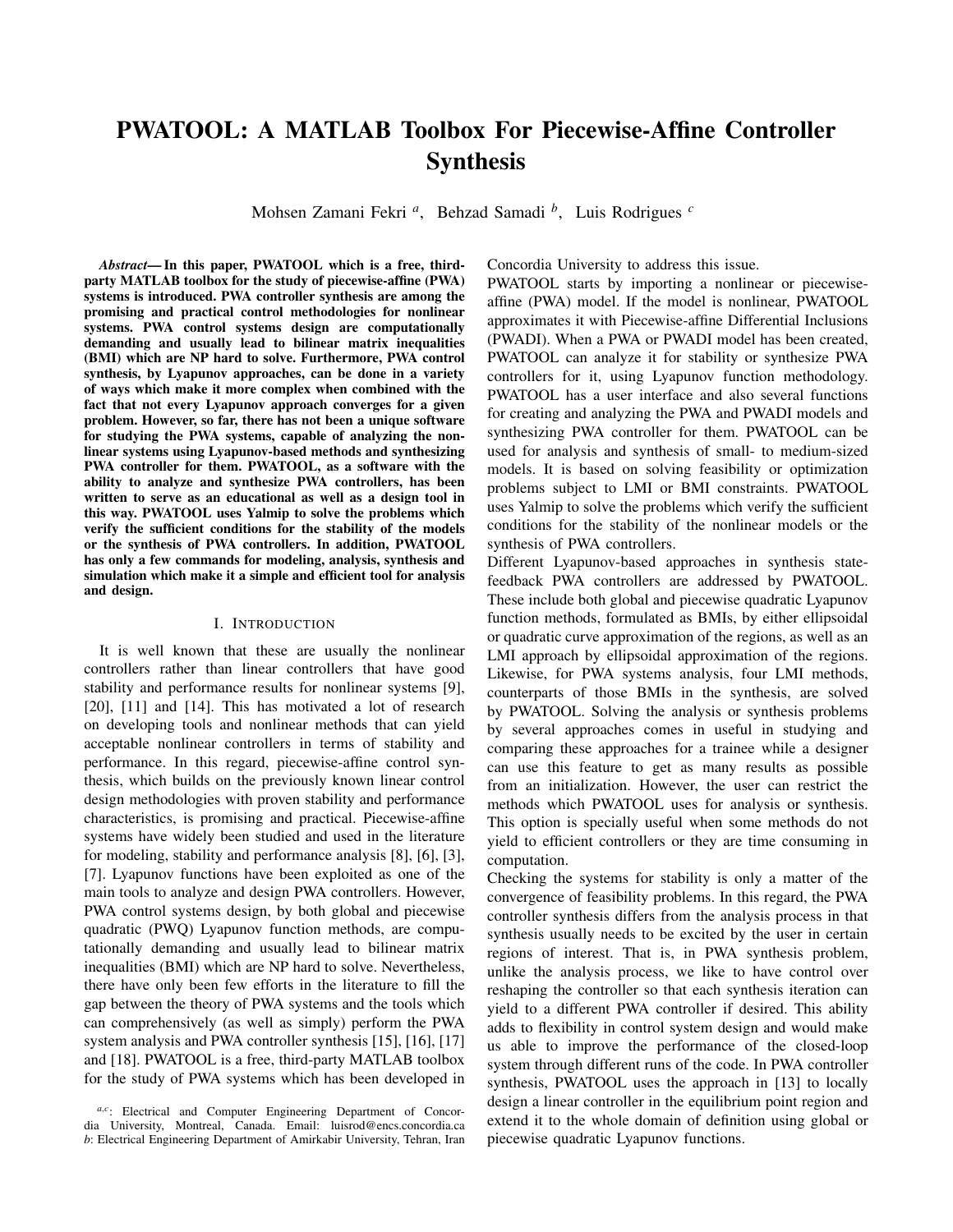The following sections are organized as follows. Section [II](#page-1-0) studies the background and gives the definitions. It reviews the concepts we have used from the literature or the terms we use in PWATOOL framework. Section [III](#page-2-0) gives an overview of the structure of PWATOOL and its main modules. Section [IV](#page-2-1) explains the synthesis process and also gives the inequalities which are solved there. Section [V](#page-4-0) explains the inequalities which are solved in analysis. Section [VI](#page-4-1) solves a comprehensive example including modeling, analysis and synthesis by PWATOOL. Section [VII](#page-8-0) gives a brief summary of the paper and addresses the possible future extensions to PWATOOL.

# II. PRELIMINARIES

<span id="page-1-0"></span>In this section, we explain the terms we use. We begin with the definitions of PWA and nonlinear systems, in the context that has been defined for PWATOOL.

# *A. A PWA Model; The Definition*

A PWA model is described by NR set of linear dynamics, including affine terms, in NR regions  $R_i$  ( $i = 1, 2, ..., NR$ ) that form a  $\mathscr{C}^1$ -function as follows:

$$
\frac{dx}{dt} = A_i x + a_i + B_i u \qquad \text{if } x \in R_i \tag{1}
$$

where  $A_i$  is the linear dynamics,  $a_i$  the affine term and  $B_i$  the input gain in region  $R_i$  for  $i = 1, 2, ..., NR$ . All the matrices are defined in MATLAB as variables of class *double*.

# *B. A Nonlinear Model; The Definition*

A nonlinear model in PWATOOL is of the form

<span id="page-1-1"></span>
$$
\frac{dx}{dt} = Ax + a + f(x) + B(x)u
$$
 (2)

where *A* is the linear dynamics, *a* the affine term,  $f(x)$  the nonlinear dynamics and *B*(*x*) the input gain. Here, *A* and *a* are defined to be variables of class *double* in MATLAB, whereas  $f(x)$  would be a variable of class *function handle*. The parameter  $B(x)$  is either a variable of class *double* or a *function handle* depending on whether it is a constant matrix or a function of *x*.

# *C. A PWADI Model; The Definition*

A PWADI model builds on PWA modeling. Here, we have a pair of dynamics in each region which we may refer to them as lower- and upper-envelopes. A PWADI model, in regions  $R_i$  (*i* = 1,2,...,*NR*), is described by envelopes  $\sigma_i$  (*j* = 1,2) which are  $\mathscr{C}^1$ -functions as follows:

<span id="page-1-2"></span>
$$
\sigma_j(x) = A_{ij}x + a_{ij} + B_{ij}u \qquad \text{if } x \in R_i \tag{3}
$$

A PWADI model is used by PWATOOL to approximate a nonlinear model. By approximating a nonlinear model we mean that the nonlinear model is within the convex hull of  $\sigma_1$ and  $\sigma_2$ . This is to say, for a nonlinear dynamics  $\frac{dx}{dt}$ , defined by [\(2\)](#page-1-1), we will have

$$
\dot{x} \in \mathbf{conv}\{\sigma_1(x), \sigma_2(x)\}\tag{4}
$$

A PWADI model has the characteristics that if it is stabilized by a PWA controller, then any nonlinear function defined within its convex hull will be stabilized by that PWA controller [13].

## *D. Declaring The Variables In PWATOOL*

PWATOOL starts by importing a nonlinear or PWA model. If the model is nonlinear, PWATOOL approximates it by a PWADI model. Other than the dynamics of the systems there are other parameters which need to be defined; These include the regions *R<sup>i</sup>* , domains and a equilibrium point *xcl* which all are variables of class *double* in MATLAB [10]. However, declaring the variables in PWATOOL for creating PWA or PWADI models is easy and straightforward, based on the following rules:

- 1) *pwacreate* command in PWATOOL creates a preformat m-file for the user.
- 2) The m-file, created by *pwacreate*, will contain the models variables and parameters as well as their sizes following a simple comment about them.
- 3) The file which is created by *pwacreate* can be updated, saved and run at any time to update the model.
- 4) PWATOOL accepts the model only if the sizes of the parameters, entered by the user, are consistent with each other.

For the sake of the space, we only explain the important features of variable declaration in this paper. A more detailed description can be found in Section [VI](#page-4-1) where we solve an example and in the PWATOOL user manual [10].

Gridding The Regions: If the model is nonlinear, PWA-TOOL needs to know how the domains of the variables which appear in the nonlinear dynamics  $f(x)$  in [\(2\)](#page-1-1) should be gridded. The user specifies which of the following three gridding should be used by PWATOOL:

- 1) *Uniform*: The domain is gridded uniformly based on the number of regions (NR) which user chooses.
- 2) *OptimalUniform*: The domain is gridded uniformly based on the number of regions (NR) which user chooses. A norm of the approximation error is minimized in this mode.
- 3) *Multiresolution*: The domain is gridded based on a predetermined given regions. In this mode, the user can set certain points in the regions a priori.

If *Multiresolution* is chosen as the gridding type, the user can also specify a region *Rstar* which will not be split by PWATOOL. *Rstar* has the following applications:

- *Rstar* can be defined such that the equilibrium point *xcl* is assured to be within it and not on the boundaries of two or more regions.
- *Rstar* can be defined flexibly to increase the degree of freedom in defining the regions *Ri*'s.

#### *E. Regions; Definitions and Approximations*

Regions *R<sup>i</sup>* , in modeling PWA and PWADI systems, are assumed to be either slab or convex polytopes:

<span id="page-1-3"></span>
$$
R_i = \{x | E_i x + e_i \ge 0\}, \qquad i = 1, 2, ..., NR
$$
 (5)

where  $E_i \in \mathbb{R}^{d \times n}$ ,  $e_i \in \mathbb{R}^d$  and *d* is number of hyperplanes which describe the boundaries of the region. If the regions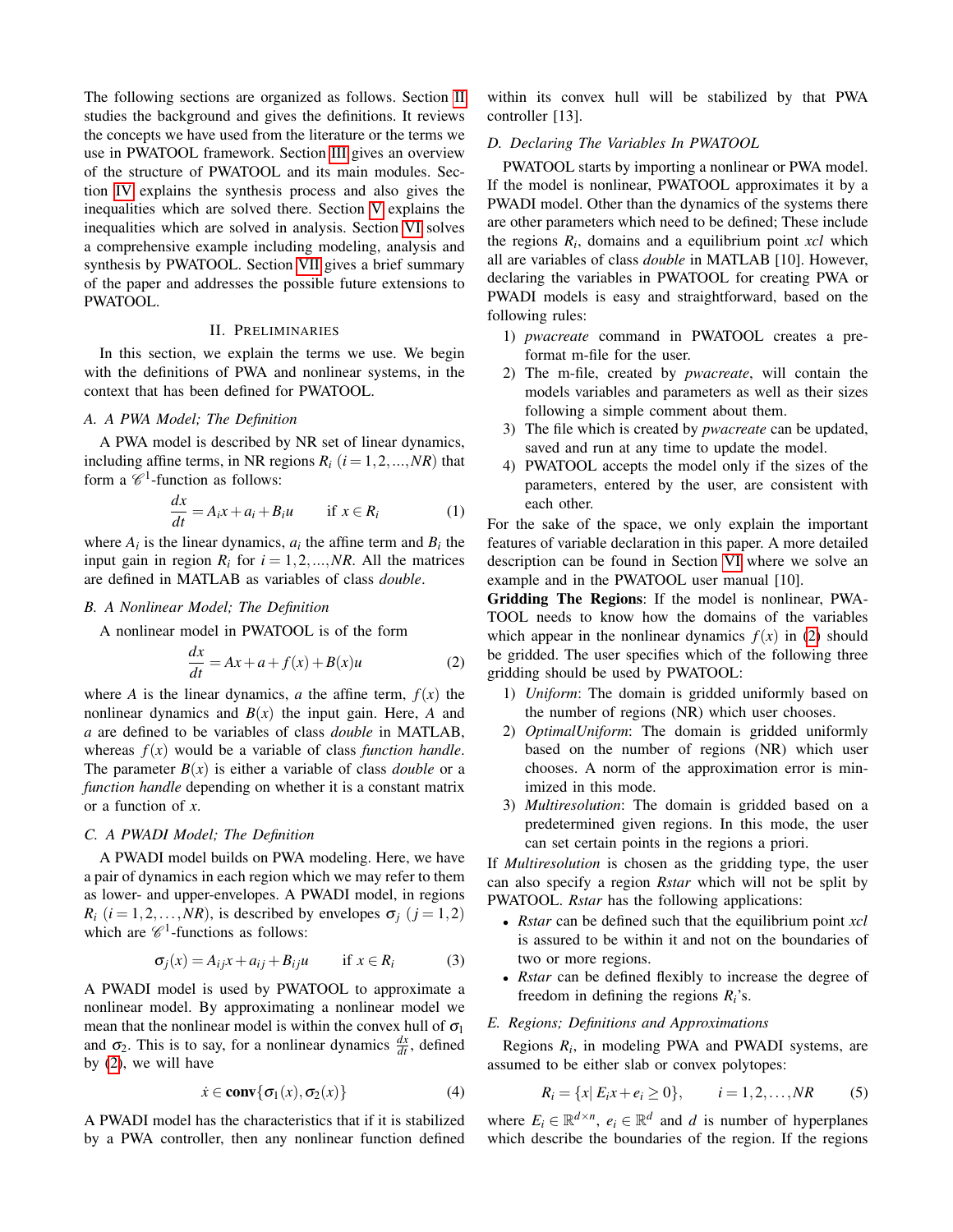$R_i$  and  $R_j$  *i*  $\neq$  *j* share a boundary with each other, then the parametric description of the intersection is contained in

<span id="page-2-5"></span>
$$
\bar{R}_i \cap \bar{R}_j \subseteq \{ x = F_{ij} s + f_{ij} | F_{ij} \in \mathbb{R}^{n \times n-1}, f_{ij} \in \mathbb{R}^n \}
$$
 (6)

where  $s \in \mathbb{R}^{n-1}$  is a parameter and  $F_{ij}$  is a full rank matrix. However, in implementation of S-procedure, it is sometimes desired to approximate the regions by ellipsoids (or degenerate ellipsoids in the case of slab regions) [12], [4] and [19]. A minimum volume ellipsoid containing a bounded polytopic region  $R_i$  [19] is described by

<span id="page-2-2"></span>
$$
\varepsilon_i = \{x \mid ||E_ix + e_i|| < 1\} \tag{7}
$$

If  $R_i$ 's are slab, [\(7\)](#page-2-2) will yield a degenerate ellipsoid if  $E_i = 2c_i^T/(\beta_2 - \beta_1)$  and  $e_i = -(\beta_2 + \beta_1)/(\beta_2 - \beta_1)$  where we have assumed  $R_i = \{x | \beta_1 < c_i^T x < \beta_2\}$  for some constant numbers  $β_1, β_2 \in \mathbb{R}$ .

We use the terms *ellipsoidal* or *quadratic curve* approximation to mean that respectively an ellipsoid or the polytopic region itself is used by S-procedures in analysis or synthesis.

*Remark 2.1:* In this paper, we use the terms  $E_i$  and  $e_i$  for both the equations of the regions  $R_i$  and the ellipsoids which approximate the regions. Such similarity in names reflects the similar role that regions or their approximation play in analysis or synthesis inequalities. However, the context will clearly determine either regions or their ellipsoidal approximation has been used in S-procedure.

# *F.* Aggregated Vector Space  $y = [x 1]^T$

For consistency purposes, PWATOOL, also saves the system data in an aggregated vector space  $y = [x \; 1]^T$  in  $\mathbb{R}^{n+1}$ where *x* is the variable in the vector space  $\mathbb{R}^n$ .

#### III. PWATOOL; AN OVERVIEW

<span id="page-2-0"></span>PWATOOL provides the inexperienced user with an interface which guides her or him, step by step, in learning how to use the commands and subroutines of PWATOOL. However, the main goal of using PWATOOL would be using its few commands rather than running its interface each time.

Technically, PWATOOL has four main modules; those are modeling, analysis, synthesis and simulation modules where analysis is done by solving LMIs and synthesis is done by solving BMIs and LMIs for finding state-feedback PWA controllers. Figure [1](#page-2-3) shows how the main four modules of PWATOOL may interact with each other. The important features in this interaction are:

- The model can be updated easily without changing the controller.
- The closed-loop system is simulated automatically, letting the user see the performance of the PWA controller, for every PWA controller which is obtained.
- Analysis and synthesis for PWA and PWADI systems are done with the same syntax (command).
- The controllers which are obtained in the synthesis can be checked again for stability by analysis module.

Each module is performed by a command and all the commands are common to PWA and PWADI models. This



<span id="page-2-3"></span>Fig. 1. Interaction Of PWATOOL Modules

TABLE I LIST OF THE COMMANDS IN PWATOOL

<span id="page-2-4"></span>

| <b>Module</b> | Command     | <b>Calling Format</b>                                               |
|---------------|-------------|---------------------------------------------------------------------|
| Modeling      | pwacreate   | pwacreate(n,m, 'myfilename.m', NR)                                  |
| Analysis      | pwaanalysis | pwacreate(n,m, 'myfilename.m'<br>pwaanalysis(pwasys, setting)       |
| Synthesis     | pwasynth    | pwaanalysis(pwasys, setting, Kbar)<br>pwasynth(pwasys, x0, setting) |
| Simulation    | pwasimul*   | pwasimul                                                            |
|               |             | pwasimul(pwasys, x0, Kbar)                                          |

makes PWATOOL an efficient and easy-to-use software in studying PWA systems. The list of PWATOOL commands is given in Table [I.](#page-2-4)

In brief, the modeling module, depending on how it is called, either directly imports a PWA model or approximates a nonlinear model by PWADIs. After a PWA or PWADI model is constructed, analysis or synthesis modules can be called in any order. The model can also be updated without interrupting the existing controllers.

# <span id="page-2-1"></span>IV. THE THEORY OF SYNTHESIS; PWA AND NONLINEAR MODELS

In this section, the synthesis theories, used by PWATOOL, are explained. The synthesis module in PWATOOL in each iteration, if not restricted by the user, solves five feasibility problems: four BMI and one LMI approaches. The type of BMI approaches depend on whether the Lyapunov function is global or PWQ and also the approximation of the regions is ellipsoidal or by quadratic curves. The LMI approach is also addressed in [2]. In the following we explain the four BMI approaches in calculating PWA controllers.

PWATOOL synthesizes PWA controllers for PWA and PWADI (or nonlinear) models to stabilize them around a desired equilibrium point xcl. In synthesizing a PWA controller, xcl need not necessarily be an open-loop equilibrium point; It will rather be a closed-loop equilibrium point where controller gains  $K_i$  and  $k_i$  are found to stabilize the system. PWATOOL uses the *Local Controller Extension* method [13] to design a local controller at the equilibrium point region and extend it later to the whole regions.

*Remark 4.1:* For the sake of simplicity, we provide the details of above approaches for only the PWADI (or nonlinear) models since the BMIs which are obtained for nonlinear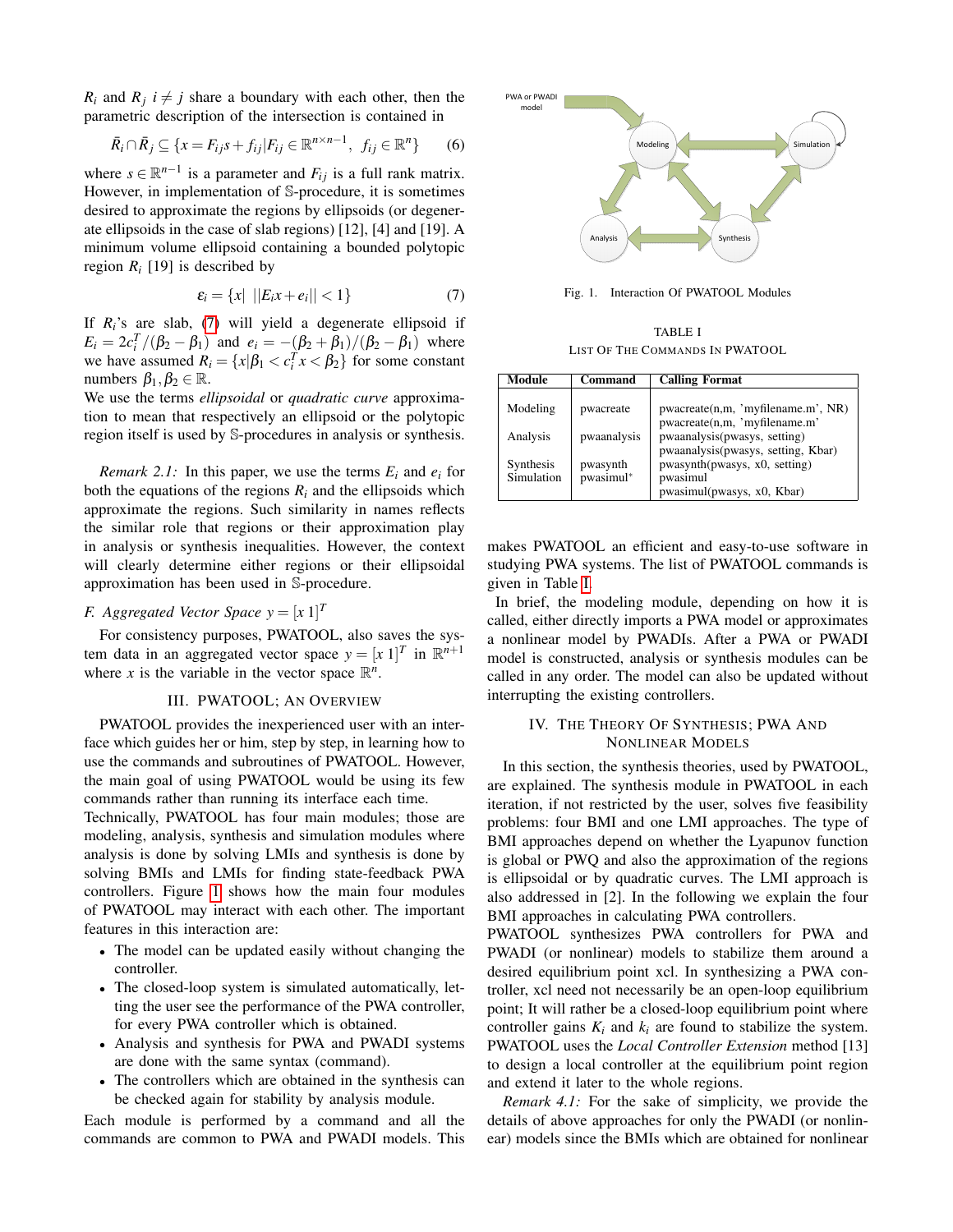models can easily be used for PWA models considering the number of envelopes, there, is one (index *j* in Sections [IV-A](#page-3-0) and [IV-B](#page-3-1) will take only the value of l).

*Notation 4.2:* Throughout this paper, for the sake of the space, we may use  $\overline{A}_{ij} = A_{ij} + B_{ij}K_i$  and  $\overline{a}_{ij} = a_{ij} + B_{ij}k_i$ to respectively denote the closed-loop dynamics and affine term.

#### <span id="page-3-0"></span>*A. Global Quadratic Lyapunov Synthesis*

Consider the PWADI model [\(3\)](#page-1-2) and let the controller outputs be obtained as

$$
u=K_ix+k_i.
$$

Global quadratic Lyapunov synthesis problem for a positive definite matrix  $Q$  and a constant positive scalar  $\alpha$  solves the following inequalities:

$$
(1) V(x) = x^T Q x \qquad \qquad > 0 \qquad \qquad x \in \sigma_j
$$

(2) 
$$
dV/dt = d(x^T Qx)/dt < -\alpha V(x) \qquad x \in \sigma_j.
$$

The following BMIs are obtained:

*Problem 4.3:* Global Quadratic Synthesis (quadratic curve approximation); For a constant positive scalar  $\alpha$ , find *Q*,  $K_i$ ,  $k_i$  and  $Z_i$  that satisfy the following BMIs for  $i, h =$  $1, 2, \ldots, NR$  and  $j = 1, 2$ :

$$
(1) \quad Q > 0, \ Z_i \succ 0
$$

(2) In regions  $R_i$  which contain the equilibrium point xcl

$$
Q\bar{A}_{ij} + \bar{A}_{ij}^T Q + \alpha Q < 0
$$

(3) In regions  $R_i$  which do NOT contain the equilibrium point

$$
\begin{bmatrix}\n\Omega & \n\begin{bmatrix}\nQ\overline{A}_{ij} + \overline{A}_{ij}^T Q + \alpha Q + E_i^T Z_i E_i & * \\
(Q\overline{A}_{ij} + E_i^T Z_i e_i)^T & e_i^T Z_i e_i\n\end{bmatrix} < 0\n\end{bmatrix}
$$

(4) Continuity of the control outputs (OPTIONAL)

$$
\begin{bmatrix}\n(\bar{A}_{ij} - \bar{A}_{hj} * F_{ih} \\
(\bar{a}_{ij} - \bar{a}_{hj}) * f_{ih}\n\end{bmatrix} = 0
$$
 for  $F_{ih}$  not empty  
where  $F_{ih}$  and  $f_{ih}$  are defined by (6)

A similar set of BMIs are obtained if the S-Procedure uses the ellipsoidal approximation of the regions:

*Problem 4.4:* Global Quadratic Synthesis (ellipsoidal approximation); For a constant positive scalar  $\alpha$ , find  $Q$ ,  $K_i$ ,  $k_i$  and  $\mu_i$  that satisfy the following BMIs for  $i, h =$  $1, 2, \ldots, NR$  and  $j = 1, 2$ :

- (1)  $Q > 0$ ,  $\mu_i < 0$
- (2) In regions  $R_i$  which contain the equilibrium point xcl

$$
Q\bar A_{ij}+\bar A_{ij}^TQ+\alpha Q<0
$$

(3) In regions  $R_i$  which do NOT contain the equilibrium point xcl

$$
\begin{bmatrix}\n[\mathcal{Q}\bar{A}_{ij} + \bar{A}_{ij}^T \mathcal{Q} + \alpha \mathcal{Q} + \mu_i E_i^T E_i & * \\
(\mathcal{Q}\bar{a}_{ij} + \mu_i E_i^T e_i)^T & -\mu_i(1 - e_i^T e_i)\n\end{bmatrix} < 0
$$

(4) Continuity of the control outputs (OPTIONAL)

$$
\begin{array}{cc} (\bar{A}_{ij} - \bar{A}_{hj}) * F_{ih} \\ (\bar{a}_{ij} - \bar{a}_{hj}) * f_{ih} \end{array} = 0, \qquad F_{ih} \neq \emptyset
$$

#### <span id="page-3-1"></span>*B. PWQ Lyapunov Synthesis*

 $\lceil$ 

By PWQ Lyapunov synthesis approach, we mean to find matrices  $P_i$ , vectors  $q_i$  and scalars  $r_i$  that for a constant positive scalar  $\alpha$ , make  $V(x)$  a PWQ Lyapunov function for the PWADI system above:

$$
(1) \tV(x) = x^T P_i x + 2q_i^T x + r_i > 0 \t x \in \sigma_j
$$

<span id="page-3-3"></span>
$$
(2) \t\t dV/dt < -\alpha V(x) \t x \in \sigma_j
$$

<span id="page-3-4"></span>*Problem 4.5:* **PWQ Synthesis** (quadratic curve); For a constant positive scalar  $\alpha$ , find  $P_i$ ,  $q_i$ ,  $r_i$ ,  $K_i$ ,  $K_i$ ,  $Z_i$  and  $W_i$ that satisfy the following BMIs for  $i, h = 1, 2, ..., NR$  and  $j = 1, 2$ :

(1) In regions  $R_i$  which contain the equilibrium point xcl

$$
I: P_i \overline{A}_{ij} + \overline{A}_{ij}^T P_i + \alpha P_i < 0
$$
\n
$$
II: Z_i \succ 0, \ W_i \succ 0, \ \begin{bmatrix} P_i & q_i \\ q_i^T & r_i \end{bmatrix} > 0
$$

(2) In regions  $R_i$  which do NOT contain the equilibrium point xcl

$$
I: \begin{bmatrix} P_i \bar{A}_{ij} + \bar{A}_{ij}^T P_i + \alpha P_i + E_i^T Z_i E_i & * \\ (P_i \bar{a}_{ij} + E_i^T Z_i e_i + \bar{A}_{ij}^T q_i)^T & e_i^T Z_i e_i + 2q_i^T \bar{a}_{ij} \end{bmatrix} < 0
$$
  

$$
II: \begin{bmatrix} P_i - E_i^T W_i E_i & -E_i^T W_i e_i + q_i \\ (-E_i^T W_i e_i + q_i)^T & -e_i^T W_i e_i + r_i \end{bmatrix} > 0
$$

(3) Continuity of the Lyapunov function

$$
\begin{bmatrix}\nF_{ih}^T(P_i - P_h)F_{ih} & F_{ih}^T(P_i - P_h)f_{ih} \\
(F_{ih}^T(P_i - P_h)f_{ih})^T & f_{ih}^T(P_i - P_h)f_{ih}\n\end{bmatrix} = 0, \qquad F_{ih} \neq \emptyset
$$

(4) Continuity of the control outputs

$$
\begin{bmatrix}\n(\bar{A}_{ij} - \bar{A}_{hj})F_{ih} \\
(\bar{a}_{ij} - \bar{a}_{hj})f_{ih}\n\end{bmatrix} = 0, \tF_{ih} \neq \emptyset
$$
\nwhere  $F_{ih}$  and  $f_{ih}$  are defined by (6)

<span id="page-3-5"></span><span id="page-3-2"></span>Similar to Problem [4.4](#page-3-2) we can also use the ellipsoidal approximation in S-Procedure in Problem [4.5](#page-3-3) to have: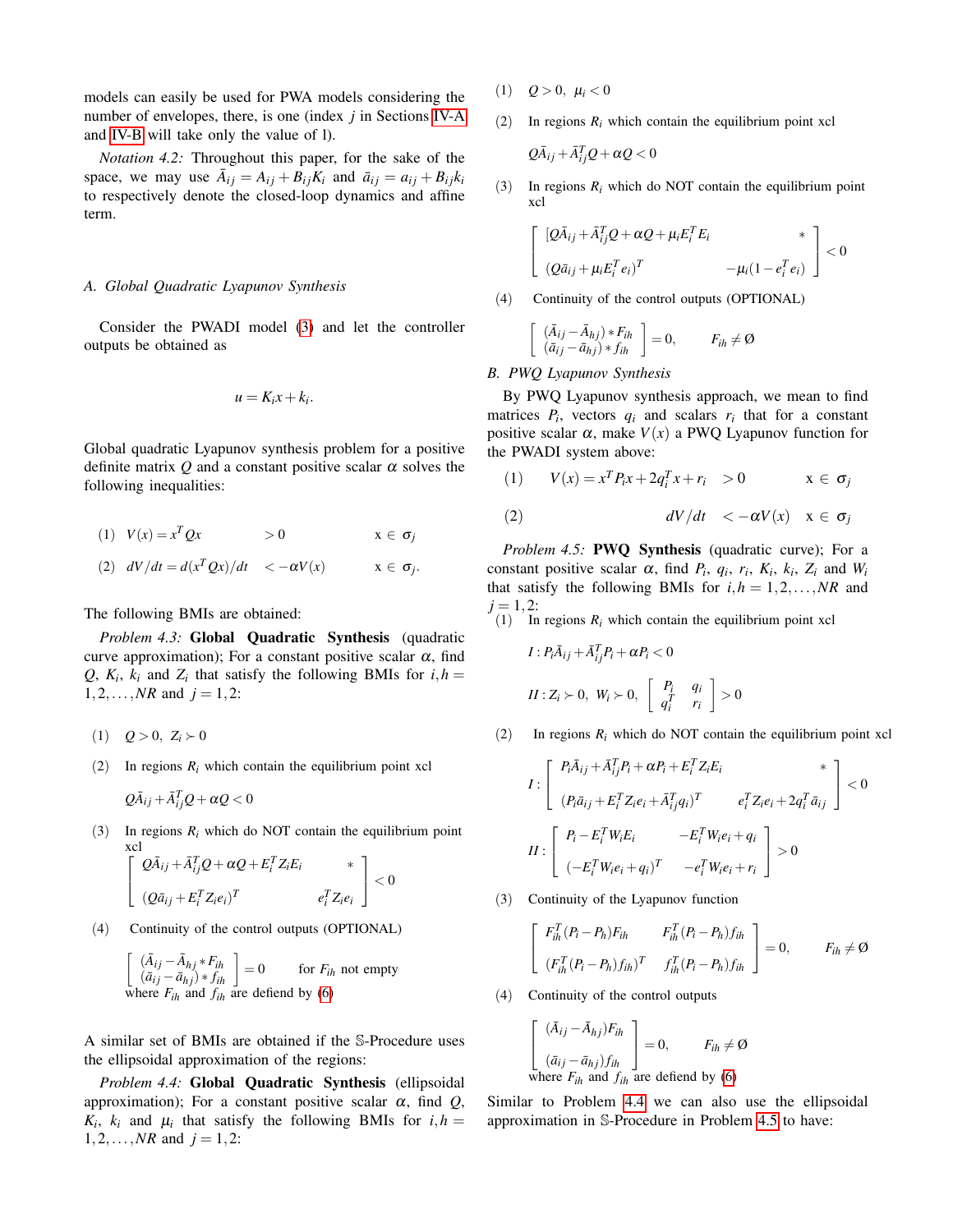*Problem 4.6:* **PWQ** Synthesis (ellipsoidal approximation); For a constant positive scalar  $\alpha$ , find  $P_i$ ,  $q_i$ ,  $r_i$ ,  $K_i$ ,  $k_i$ ,  $\mu_i$  and  $\beta_i$  that satisfy the following BMIs for  $i = 1, 2, ..., NR$ and  $j = 1, 2$ :

(1) In regions  $R_i$  which contain the equilibrium point xcl

$$
I: P_i \overline{A}_{ij} + \overline{A}_{ij}^T P_i + \alpha P_i < 0
$$
\n
$$
II: \mu_i < 0, \ \beta_i < 0, \ \left[ \begin{array}{cc} P_i & q_i \\ q_i^T & r_i \end{array} \right] > 0
$$

(2) In regions  $R_i$  which do NOT contain the equilibrium point xcl

$$
I: \begin{bmatrix} P_i \bar{A}_{ij} + \bar{A}_{ij}^T P_i + \alpha P_i + \mu_i E_i^T E_i & * \\ (P_i \bar{a}_{ij} + \mu_i E_i^T e_i + \bar{A}_{ij}^T q_i)^T & Y \end{bmatrix} < 0
$$

where  $Y = -\mu_i(1 - e_i^T e_i) + 2q_i^T \bar{a}_{ij}$ 

$$
II: \begin{bmatrix} P_i - \beta_i E_i^T E_i & -\beta_i E_i^T e_i + q_i \\ (-\beta_i E_i^T e_i + q_i)^T & \beta_i (1 - e_i^T e_i) + r_i \end{bmatrix} > 0
$$

(3) Continuity of the Lyapunov function

$$
\begin{bmatrix}\nF_{ih}^T (P_i - P_h F_{ih} & F_{ih}^T (P_i - P_h) f_{ih} \\
(F_{ih}^T (P_i - P_h) f_{ih})^T & f_{ih}^T (P_i - P_h) f_{ih}\n\end{bmatrix} = 0, \qquad F_{ih} \neq \emptyset
$$

(4) Continuity of the control outputs

$$
\begin{bmatrix}\n(\bar{A}_{ij} - \bar{A}_{hj})F_{ih} \\
(\bar{a}_{ij} - \bar{a}_{hj})f_{ih}\n\end{bmatrix} = 0, \qquad F_{ih} \neq \emptyset
$$

## *C. PWA Controller Synthesis By PWATOOL*

Using PWATOOL to design a PWA controller is easy. Suppose the variable *pwainc* contains a PWADI model whose convex hull contain a nonlinear model *nlsys*. Furthermore, assume the desired closed-loop equilibrium point is *xcl*.

*Remark 4.7:* Note that *xcl* can be any point within the domain of definition that satisfy the symbolic, algebraic equilibrium point equations. That is any point within the domain of definition that zeros the dynamics parametrically. PWATOOL starts the synthesis only if such symbolic equations can be satisfied.

The command to synthesize a PWA controller in PWATOOL is

pwasynth(pwainc, x0, setting);

Here  $x0$  is the initial point at which the final closed-loop system is simulated and *setting* is a structure containing the fields in Table [II.](#page-4-2) If any of the fields is not assigned by the user, then PWATOOL will assign a default value to that parameter [10].

For example, if setting has been restricted as below

setting.ApxMeth='quadratric';

TABLE II SETTING STRUCTURE

|  | <b>SETTING STRUCTURE</b> |  |
|--|--------------------------|--|
|  |                          |  |
|  |                          |  |
|  |                          |  |

<span id="page-4-2"></span>

| <b>Fields</b>          | <b>Description</b>                                  |  |  |  |  |
|------------------------|-----------------------------------------------------|--|--|--|--|
|                        |                                                     |  |  |  |  |
| alpha                  | decay rate                                          |  |  |  |  |
| xcl                    | equilibrium point                                   |  |  |  |  |
| ApxMeth                | approximation method<br>(ellipsoidal)<br>or         |  |  |  |  |
|                        | quadratic)                                          |  |  |  |  |
| Lyapunov               | Lyapunov type (global or PWQ)                       |  |  |  |  |
| SynthMeth              | synthesis method (BMI or LMI)                       |  |  |  |  |
| QLin                   | initial matrix O                                    |  |  |  |  |
| RL <sub>in</sub>       | initial matrix R                                    |  |  |  |  |
| RandomO                | choosing Q randomly $(0 \text{ or } 1)$             |  |  |  |  |
| RandomR                | choosing R randomly $(0 \text{ or } 1)$             |  |  |  |  |
| NormalDirectionOnly    | choosing the direction at which continuity          |  |  |  |  |
|                        | constraints are calculated                          |  |  |  |  |
| StopTime               | period of simulation in seconds $(0 \text{ or } 1)$ |  |  |  |  |
| <b>IterationNumber</b> | maximum number of iteration in case of the          |  |  |  |  |
|                        | failure in converging                               |  |  |  |  |
| failure                | indicates whether failure has happened be-          |  |  |  |  |
|                        | fore synthesis is done or stopped                   |  |  |  |  |

then, PWATOOL uses global and PWQ Lyapunov approaches with quadratic curve approximation as BMI approaches as well as an LMI approach which is independent from above selection. This may yield up to three different PWA controllers for the system *pwainc*. Such stabilizing PWA controllers, as shown in [13], will stabilize the nonlinear function *nlsys*, contained in the convex hull of *pwainc*.

# <span id="page-4-0"></span>V. THE THEORY OF ANALYSIS; PWA AND NONLINEAR MODELS

PWATOOL analyzes a PWA or PWADI system by at most four approaches which are counterparts of Problems [4.3-](#page-3-4) [4.6](#page-3-5) where controller gains  $K_i$  and  $k_i$  are known, changing the BMIs in Section [IV](#page-2-1) to LMIs. The user can again restrict PWATOOL to only certain approaches in checking the stability of the system. Since, PWATOOL checks only sufficient conditions for stability, it cannot conclude if a system is unstable. It rather shows if a system is stable.

The command for checking the stability of a system in PWATOOL is

```
pwaanalysis(pwainc, setting);
pwaanalysis(pwainc, setting, gain);
```
where *setting* may be assigned any of the first five fields in Table [II](#page-4-2) and *gain*, if passed to the function *pwaanalysis*, would contain the PWA controllers in the aggregated vector space, i.e.  $qain[i] = [K[i], k[i]].$ 

The point *setting.xcl* should satisfy the equilibrium point equations to be considered an equilibrium point in Analysis. These equations, as opposed to those in synthesis which are parametric, are rather algebraic equations with constant coefficients. The analysis proceeds only if *xcl* is verified to be an equilibrium point.

## VI. EXAMPLE: ACTIVE FLUTTER SUPPRESSION

<span id="page-4-1"></span>We study an airfoil dynamics with plunging and pitch degree of freedom [1] to show how a nonlinear system can be modeled by PWATOOL, analyzed and stabilized through a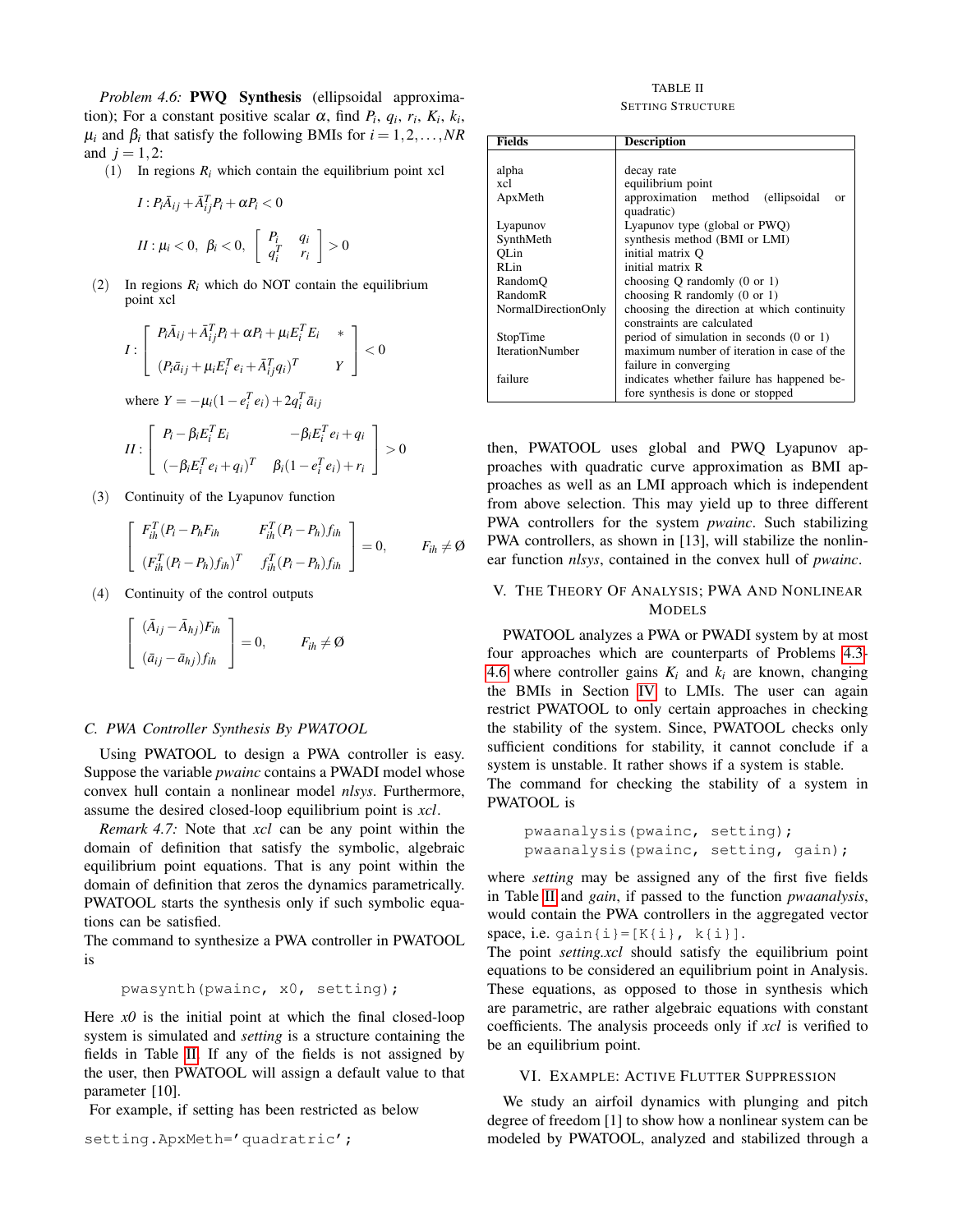

<span id="page-5-0"></span>Fig. 2. Aeroelastic model[1]

TABLE III AIRFOIL SYSTEM PARAMETERS

<span id="page-5-2"></span>

|  | $M = \begin{pmatrix} 12.3870 & 0.4180 \\ 0.4180 & 0.0650 \end{pmatrix}$ $C_0 = \begin{pmatrix} 27.43 & 0 \\ 0 & 0.036 \end{pmatrix}$  |  |                                                                              |
|--|---------------------------------------------------------------------------------------------------------------------------------------|--|------------------------------------------------------------------------------|
|  | $C_{\mu}$ = $\begin{pmatrix} 31.17 & 3.99 \\ 0.21 & -0.027 \end{pmatrix}$ $K_0$ = $\begin{pmatrix} 2844.4 & 0 \\ 0 & 0 \end{pmatrix}$ |  |                                                                              |
|  | $K_{\mu}$ = $\begin{pmatrix} 0 & 935.1 \\ 0 & -6.3 \end{pmatrix}$                                                                     |  | $B = \begin{pmatrix} -499.796 & -514.680 \\ -12.759 & -14.768 \end{pmatrix}$ |
|  | $\mu$ = 176.609                                                                                                                       |  |                                                                              |

PWA controller. This example has been solved on a machine with Windows XP operating system, Pentium 4 CPU and a memory of 1GB. The model dynamics of Figure [2](#page-5-0) is described in [\(8\)](#page-5-1):

<span id="page-5-1"></span>
$$
\dot{x} = \begin{pmatrix} 0 & I \\ -M^{-1}(Ko + Ku) & -M^{-1}(Co + Cu) \end{pmatrix} x + \begin{pmatrix} 0 & 0 \\ -M^{-1} \begin{pmatrix} 0 & 0 \\ x_2 K_{\alpha}(x_2) \end{pmatrix} + \begin{pmatrix} 0 \\ \mu M^{-1} \end{pmatrix} Bu \quad (8)
$$

where  $x = (x_1, x_2, x_3, x_4)^T$ ,  $x_1 = h, x_2 = \alpha, x_3 = \dot{h}, x_4 =$  $\alpha$  and the nonlinear function  $K_{\alpha}(\alpha)$  is defined as follows

$$
K_{\alpha}(\alpha) = 2.82\alpha - 62.322\alpha^{2} + 3709.71\alpha^{3} - 24195.6\alpha^{4} + 48756.954\alpha^{5}
$$

Table [III](#page-5-2) shows the parameters of the system. It is desired to stabilize the system around the open-loop equilibrium point  $x = [0, 0, 0, 0]^T$ .

# *A. Approximating The Nonlinear Model By PWADIs*

We use pwacreate to create a nonlinear model for the airfoil model. The system is of order four and has two inputs. Therefore we type

```
pwacreate(4,2,'ActiveFlutter_non.m');
```
By doing so, an m-file called 'Flutter Nonlinearity.m' will be created (if does not exist before) or rewritten (if existed before) in the current directory. This file will contain the complete dynamics of the systems. We fill the system dynamics as follow:

| $model.A = [0$ |  | $\bigcap$ | $1\quad0$ ; |  |
|----------------|--|-----------|-------------|--|
|                |  | $\bigcap$ | $0\;1;$     |  |

 $-M\ (Ko+Ku) -M\ (Co+Cu)\$ ;  $model.Bx = [0 0; 0 0;$  muu\*inv(M)\*B];  $model.aff = [0;0;0;0];$ model.fx = @Flutter\_Nonlinearity;  $model.xcl = [0;0;0;0];$ model.Domain = $\{[-1 \ 1], [-1 \ 1], [-1 \ 1], [-5 \ 5]\}$  $model.Nonlinearbonain = [0;1;0;0];$ model.mtd = 'Uniform'; model.NR =4;

where model. Domain shows the domain of each variable  $x_i$   $(i = 1, 2, 3, 4)$ , model. Nonlinear Domain shows which variable appears in the nonlinear dynamics described by the function handle @Flutter\_Nonlinearity, model.mtd shows the type of gridding and model.NR the number of regions.

The nonlinearity dynamics addressed by @Flutter\_Nonlinearity has been coded as:

$$
function F = Flutter\_Nonlinearity(x)
$$

$$
qx2 = 2.82*x(2)-62.322*x(2)^2+3709.71\n*x(2)^3-24195.6*x(2)^4\n+48756.954*x(2)^5; |\nM = [12.387 0.418; 0.418 0.065];\nF = [0;0;-inv(M)*(0;qx2)];
$$

We save the file 'ActiveFlutter\_non.m' and run it. The data which we have entered will be checked for dimension consistency. A message is printed which shows the modeling has been accepted and the data has been stored as follows:

• nlsys: Original nonlinear model

• pwainc: PWADI approximation of the nonlinear system We use *pwainc* for our analysis and design, however, in our simulation, we would use the nonlinear model *nlsys* above rather than the PWADI model *pwainc*. The stabilizing PWA controller which we obtain will stabilize the nonlinear model *nlsys* as shown in [13].

# <span id="page-5-3"></span>*B. Synthesis A PWA Controller*

The airfoil dynamics is an example of where suitable settings in synthesis improve the closed-loop system performance significantly. In the PWADI approximation, in previous section, we had split the domain of the second variable into four regions (model.NR =4;). We first, synthesize a PWA controller for this approximation and later we show how it can be improved.

We use the following settings:

```
x0=[.4 \t .63 \t .5 \t 1.2]';
setting.alpha=.1;
setting.SynthMeth='bmi';
setting.RandomQ= 0;
setting.RandomR= 0;
setting.QLin= 1.0e+003 *
[2.7378 1.9536 2.1565 1.5109
1.9536 1.8326 1.5729 0.8522
2.1565 1.5729 1.9228 1.2733
```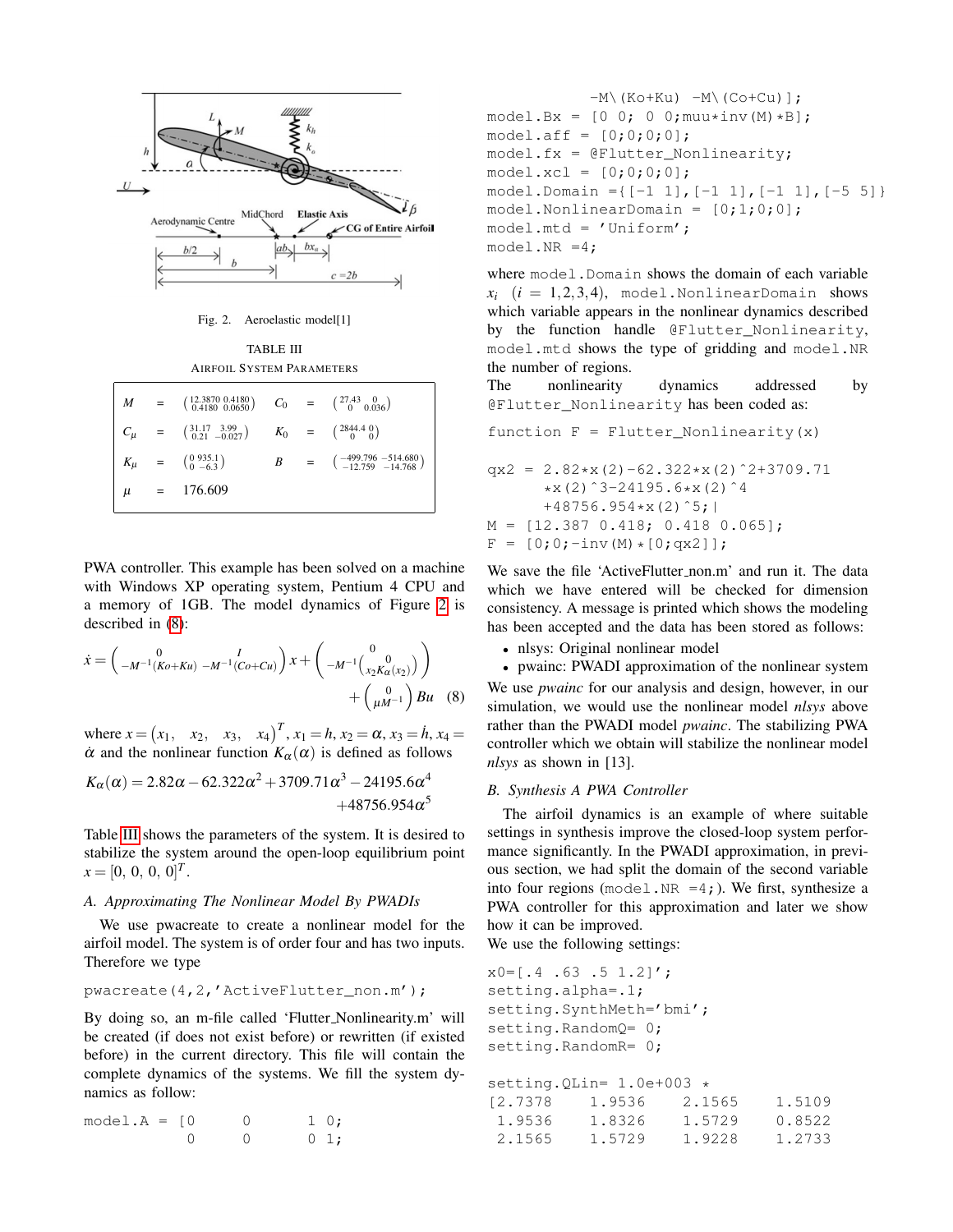1.5109 0.8522 1.2733 1.1032];

```
setting.RLin= 1.0e+003 *
[2.7512 3.0551
3.0551 3.3928];
```
Above setting imply PWATOOL would use only BMI meth-ods, i.e. Problems [4.3-](#page-3-4)[4.6,](#page-3-5) with the decay rate  $\alpha = .1$ . *QLin* and *RLin* are the matrices which are used for solving a *robust LQR* problem [5] and [13] in the equilibrium point region.  $RandomQ = 0$  and  $RandomR = 0$  indicate PWATOOL would not choose *QLin* and *RLin* randomly. The controller which are obtained in equilibrium point region is then extended to the whole regions to yield the PWA controller for the system. Therefore, we use the *pwasynth* command as follows

ctrl=pwasynth(pwainc, x0, setting);

PWATOOL converges in 19 seconds. Three sets of PWA controllers are obtained and stored in the variable *ctrl*. Let  $\overline{K}_i = [K_i \, k_i]$  be the PWA controller gains in the aggregated vector space  $\mathbb{R}^{n+1}$ . Then, for instance, the PWA controller which is obtained by quadratic curve approximation and PWQ lyapunov function (as BMIs) is

$$
\overline{K}_1 = \begin{pmatrix}\n-97.90 & -5576.60 & -81.80 & -76.20 & 19.00 \\
88.70 & 5043.80 & 74.10 & 68.70 & 20.80\n\end{pmatrix},
$$
\n
$$
\overline{K}_2 = \begin{pmatrix}\n-97.90 & -5614.70 & -81.80 & -76.20 & 0 \\
88.70 & 5002.30 & 74.10 & 68.70 & 0\n\end{pmatrix},
$$
\n
$$
\overline{K}_3 = \begin{pmatrix}\n-97.92 & 13.57 & -81.82 & -76.22 & -1.19 \\
88.70 & -19.93 & 74.12 & 68.69 & 1.18\n\end{pmatrix},
$$
\n
$$
\overline{K}_4 = \begin{pmatrix}\n-97.92 & 11.20 & -81.82 & -76.22 & 0 \\
88.70 & -17.56 & 74.12 & 68.69 & 0\n\end{pmatrix}.
$$

Large values of the gain in regions  $R_1$  and  $R_2$  will have bad effects on the closed-loop system response. The closed-loop system behavior, simulated automatically by PWATOOL, also confirms these effects. The error signals are shown in Figures [3.](#page-6-0) The controller output signals are also shown in Figures [4.](#page-6-1) It is seen that the signals are very large. Although this result have been obtained for certain initialization QLin and RLin, similar results were obtained for any other initial values for QLin and RLin (assuming the synthesis converges) that we tried. This is, in part, because of the low resolution of PWADI approximation. We may be able to improve the closed-loop system behavior by improving our PWADI approximation.

To improve the approximation resolution, we increase the number of the regions to 6 in modeling and run the file 'ActiveFlutter\_non.m' again:

```
model.NR=6;
run ActiveFlutter_non
```
This updates the PWADI approximation of the nonlinear system and should give us a better approximation. Again, we use the model *pwainc* for the synthesis. The fields *pwainc.E*



<span id="page-6-0"></span>Fig. 3. Airfoil Dynamics Error Signals with Uniform gridding;  $NR = 4$ ,  $x_{\circ} = [.4, .63, .5, 1.2]^T$ 



<span id="page-6-1"></span>Fig. 4. Airfoil Dynamics Controller Output Signals with Uniform gridding;  $N\overline{R} = 4$ ,  $x_{\circ} = [.4, .63, .5, 1.2]^T$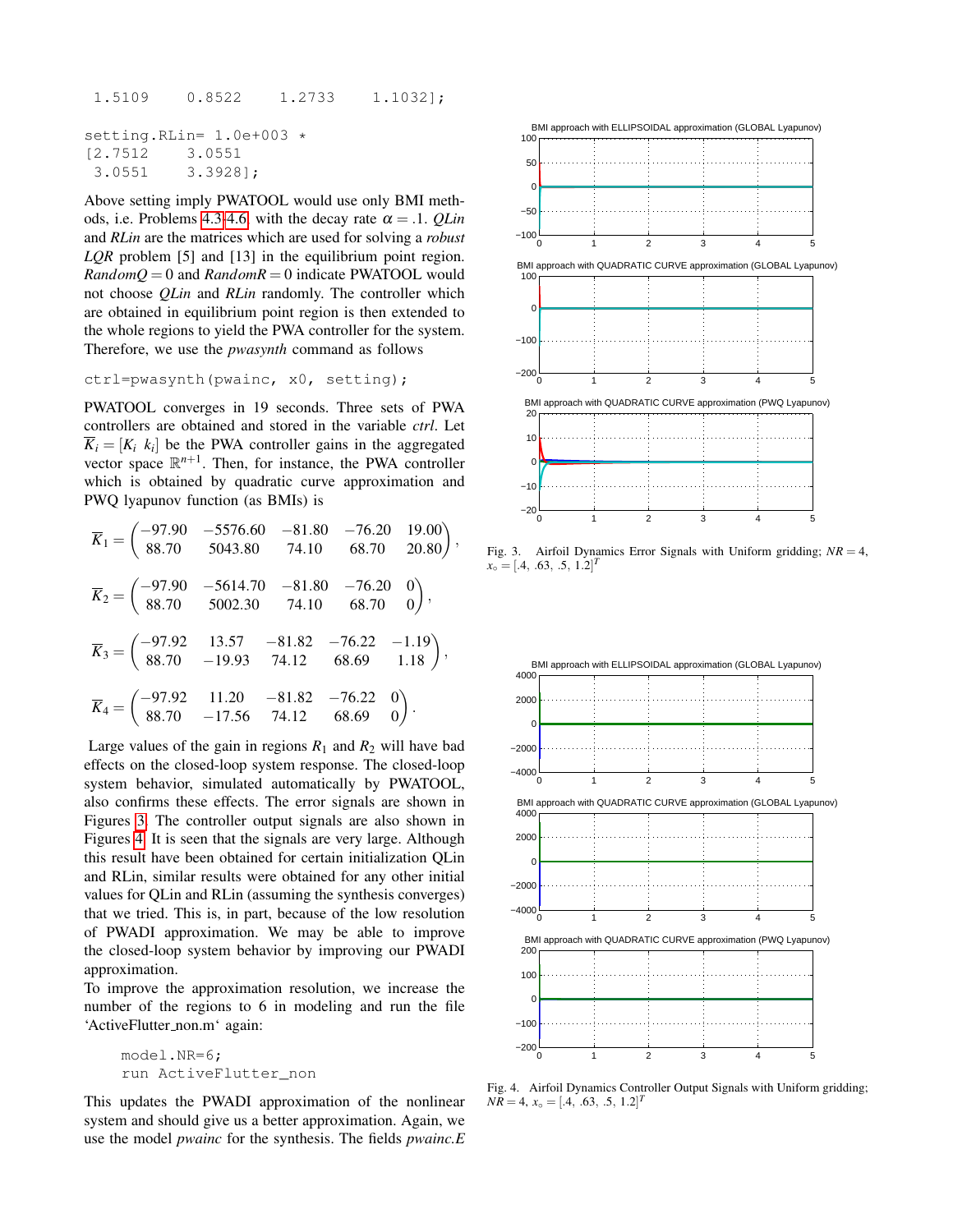and *pwainc.e* will specify the regions  $R_i$  ( $i = 1, 2, \ldots, 6$ ) when compared against [\(5\)](#page-1-3):

<span id="page-7-0"></span>
$$
R_1 = \{x \mid -1 \le x_2 \le -.67\}
$$
  
\n
$$
R_2 = \{x \mid 0 \le x_2 \le .33\}
$$
  
\n
$$
R_3 = \{x \mid -.33 \le x_2 \le 0\}
$$
  
\n
$$
R_4 = \{x \mid -.67 \le x_2 \le -.33\}
$$
  
\n
$$
R_5 = \{x \mid .67 \le x_2 \le 1\}
$$
  
\n
$$
R_6 = \{x \mid .33 \le x_2 \le .67\}
$$
  
\n(9)

Now, let us synthesize another PWA controller for the system. We keep our previous *setting* and we only change QLin and RLin:

|          | setting. QLin= $1.0e+003$ * |        |            |
|----------|-----------------------------|--------|------------|
| 12.0284  | 0.5278                      | 0.7951 | 0.9888     |
| 0.5278   | 0.5848                      | 0.6961 | 0.5005     |
| 0.7951   | 0.6961                      | 1.7765 | 0.9525     |
| 0.9888   | 0.5005                      | 0.9525 | $0.9831$ ; |
|          |                             |        |            |
|          | setting. RLin= $1.0e+003$ * |        |            |
| [0.1465] | 0.4483                      |        |            |
| 0.4483   | $1.3900$ ];                 |        |            |

We run the 'pwasynth' command again:

```
ctrl=pwasynth(pwainc, x0, setting);
```
PWATOOL converges in 26 seconds by three approaches. For instance, the PWA controller, in the aggregated vector space  $\mathbb{R}^{n+1}$ , which is obtained by quadratic curve approximation and PWQ lyapunov function (as BMIs) for regions  $R_i$ 's in [\(9\)](#page-7-0) are:

$$
\overline{K}_1 = \begin{pmatrix}\n-2.14 & 64.26 & -5.54 & -18.41 & 17.92 \\
2.06 & -61.22 & 2.90 & 6.43 & -7.79\n\end{pmatrix},
$$
\n
$$
\overline{K}_2 = \begin{pmatrix}\n-2.14 & -15.79 & -5.54 & -18.41 & 0 \\
2.06 & 5.39 & 2.90 & 6.43 & 0\n\end{pmatrix},
$$
\n
$$
\overline{K}_3 = \begin{pmatrix}\n-2.14 & -2.59 & -5.54 & -18.41 & 0 \\
2.06 & -28.19 & 2.90 & 6.43 & 0\n\end{pmatrix},
$$
\n
$$
\overline{K}_4 = \begin{pmatrix}\n-2.14 & 77.35 & -5.54 & -18.41 & 26.64 \\
2.06 & -70.89 & 2.90 & 6.43 & -14.24\n\end{pmatrix},
$$
\n
$$
\overline{K}_5 = \begin{pmatrix}\n-2.14 & 85.10 & -5.54 & -18.41 & -48.41 \\
2.06 & -44.49 & 2.90 & 6.43 & 20.10\n\end{pmatrix},
$$
\n
$$
\overline{K}_6 = \begin{pmatrix}\n-2.14 & 40.75 & -5.54 & -18.41 & -18.85 \\
2.06 & -34.06 & 2.90 & 6.43 & 13.15\n\end{pmatrix}.
$$

The controllers gains have decreased by at least one order of magnitude. Figures [5](#page-7-1) and [6](#page-7-2) show significant improvement in the system behavior and the controller output signals largeness.

# *C. Stability Analysis Of The System*

The stability of the system, either open-loop or closedloop, can be checked by the command *pwaanalysis*. PWA-TOOL cannot comment on the stability of the open-loop



<span id="page-7-1"></span>Fig. 5. Airfoil Dynamics Error Signals with Uniform gridding;  $NR = 6$ ,  $x_{\circ} = [.4, .63, .5, 1.2]^T$ 



<span id="page-7-2"></span>Fig. 6. Airfoil Dynamics Controller Output Signals with Uniform gridding;  $N\overline{R} = 6$ ,  $x_{\circ} = [.4, .63, .5, 1.2]^T$